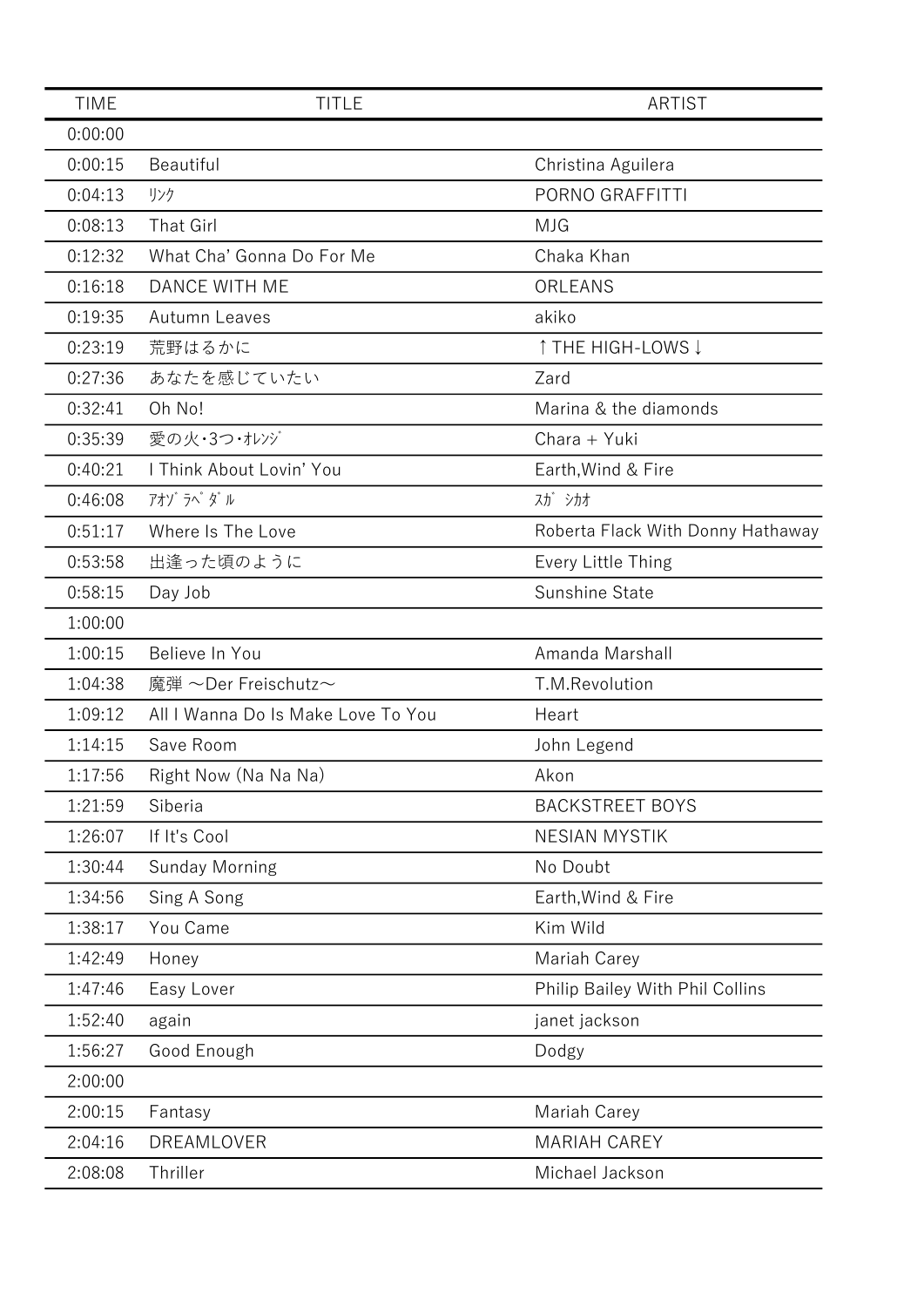| <b>TIME</b> | <b>TITLE</b>                          | <b>ARTIST</b>                    |
|-------------|---------------------------------------|----------------------------------|
| 2:14:05     | $\overline{7}$                        | Prince                           |
| 2:19:11     | Holiday                               | Madonna                          |
| 2:23:09     | Replay                                | Mr.Children                      |
| 2:27:35     | Sara                                  | Starship                         |
| 2:32:20     | The Captain Of Her heart              | Double                           |
| 2:36:16     | 歩み                                    | GReeeeN                          |
| 2:40:27     | Blackpatch                            | Laura Nyro                       |
| 2:43:58     | 人生の扉                                  | 竹内 まりや                           |
| 2:49:42     | はじまりの合図                               | ケツメイシ                            |
| 2:54:31     | Freedam                               | Wham!                            |
| 3:00:00     |                                       |                                  |
| 3:00:14     | Girl U Love                           | Crystal Kay                      |
| 3:04:37     | Somethin' Special                     | Quincy Jones                     |
| 3:08:22     | 99 Miles From L.A.                    | Art Garfunkel                    |
| 3:11:42     | ジャング ル・スウィング                          | 山下 達郎                            |
| 3:16:34     | Long Train Runnin'                    | The Doobie Brothers              |
| 3:20:13     | Good Bye Again                        | John Denver                      |
| 3:23:48     | Rock Your Baby                        | George McCrae                    |
| 3:27:00     | Angel                                 | Akon                             |
| 3:30:34     | 男と女 - GRANDE MIX-                     | Clementine                       |
| 3:35:43     | My Life                               | <b>Billy Joel</b>                |
| 3:39:26     | Ooh Yeah                              | K-Ci & JoJo                      |
| 3:42:46     | Like A Prayer                         | Madonna                          |
| 3:48:32     | Little Piece Of Heaven                | Neville Brothers                 |
| 3:52:33     | ON THE RADIO (日本語ヴァージョン)              | 小柳 ゆき                            |
| 3:56:34     | ロックンロールは生きている                         | Mr. Children                     |
| 4:00:00     |                                       |                                  |
| 4:01:25     | Come On Over Baby (All I Want Is You) | Christina Aguilera               |
| 4:04:46     | In A Big Country                      | <b>Big Country</b>               |
| 4:08:32     | I'm Your Man                          | Wham!                            |
| 4:12:31     | Happy Boys & Girls                    | Aqua                             |
| 4:16:05     | It's You                              | さかい ゆう                           |
| 4:21:07     | <b>Billie Jean</b>                    | Michael Jackson                  |
| 4:25:58     | Say That                              | Sway Penala feat. Drop N Harmony |
| 4:30:23     | Heart                                 | FreeTEMPO feat. blanc.           |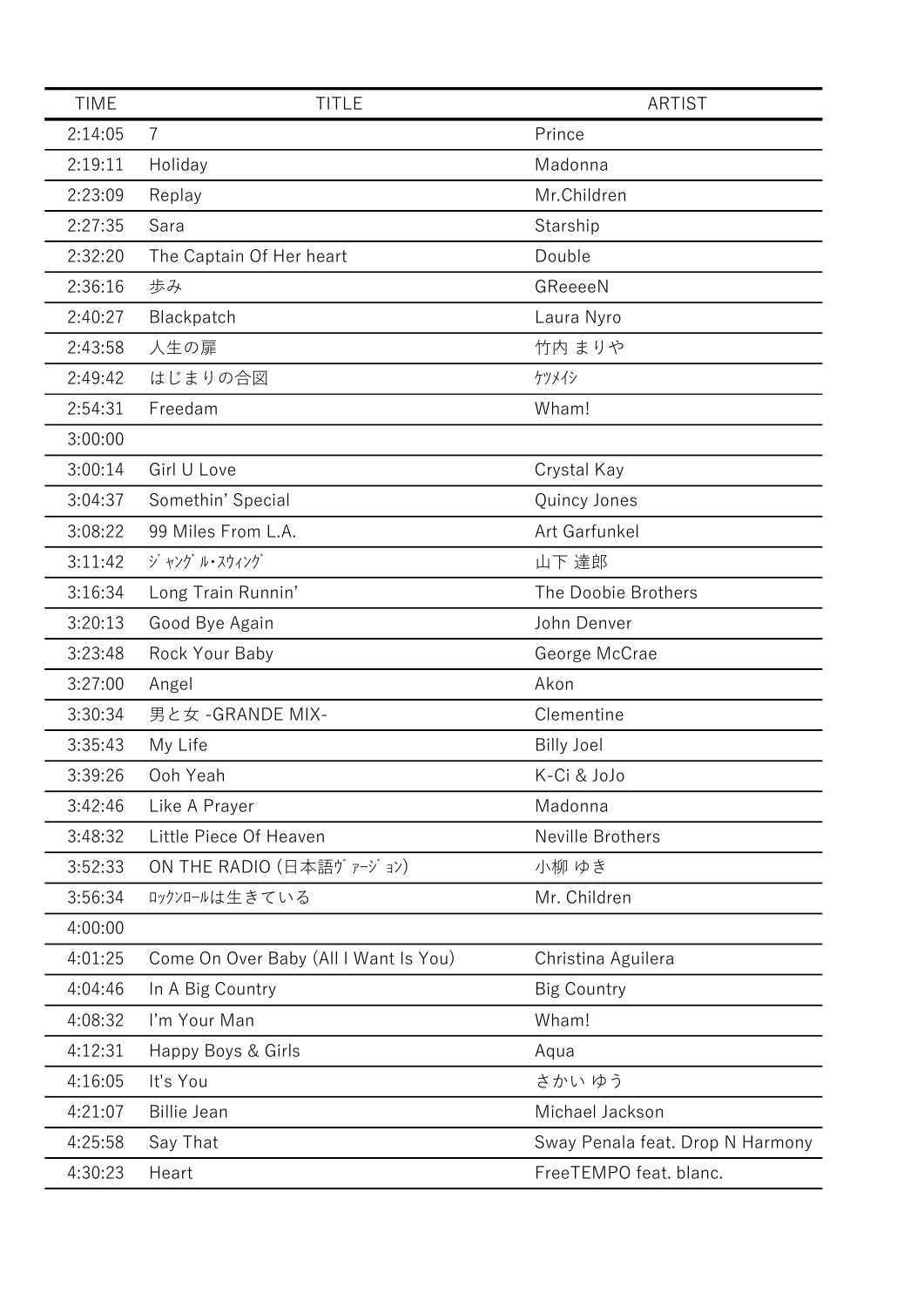| <b>TIME</b> | <b>TITLE</b>                                     | ARTIST                                 |
|-------------|--------------------------------------------------|----------------------------------------|
| 4:34:56     | Little Bit Of Lovin'                             | Kele Le Roc                            |
| 4:39:01     | 希望の橋                                             | Vo Vo Tau                              |
| 4:43:28     | Saving Forever For You                           | Shanice                                |
| 4:47:18     | Video Girl                                       | Hi-Five                                |
| 4:51:15     | 永遠に                                              | The Gospellers                         |
| 4:56:46     | 5 COLORS IN HER HAIR                             | McFLY                                  |
| 4:59:43     | She's Got All The Friends                        | Chumbawamba                            |
| 5:00:00     |                                                  |                                        |
| 5:05:13     | <b>Black</b>                                     | pearl jam                              |
| 5:10:43     | Celebration                                      | Madonna                                |
| 5:14:09     | Being With You                                   | Smokey Robinson & The Miracles         |
| 5:18:06     | <b>ROLL</b>                                      | Porno Graffitti                        |
| 5:22:52     | You                                              | Janet Jackson                          |
| 5:27:35     | As Long As You Love Me                           | <b>Backstreet Boys</b>                 |
| 5:31:15     | The Rose                                         | Leann Rimes                            |
| 5:34:47     | Monday, Monday                                   | The Mamas & Papas                      |
| 5:38:07     | keeps me comin'                                  | dakota moom                            |
| 5:42:29     | Stupid Girl                                      | Garbage                                |
| 5:46:47     | Under The Light Of The Moon                      | The Merrymakers                        |
| 5:49:34     | Old Pop In An Oak                                | Rednex                                 |
| 5:53:06     | Heartbeat                                        | Tahiti 80                              |
| 5:56:30     | Together                                         | monkey majik                           |
| 6:00:00     |                                                  |                                        |
| 6:00:14     | Can't Help Falling In Love                       | Corey Hart                             |
| 6:03:32     | Off The Wall                                     | Michael Jackson                        |
| 6:07:37     | She's international                              | babyface                               |
| 6:11:01     | Mary Got A Baby                                  | Maxi Priest                            |
| 6:14:24     | <b>Sweet Kisses</b>                              | Jessica Simpson                        |
| 6:17:40     | You Should Be Mine (Don't Waste Your Time)       | Brian McKnight feat. Mase              |
| 6:22:19     | Indigo Waltz '93 (Dedicate To Michael C.Hoffman) | 久保田 利伸                                 |
| 6:27:37     | Game Over (魅惑のモンキーマジック)                          | Spiral Life                            |
| 6:32:34     | <b>SCANDALOUS</b>                                | MIS-TEEQ                               |
| 6:36:31     | Eggplant                                         | <b>Michael Franks</b>                  |
| 6:40:00     | Impossible                                       | Kanye West feat. Twista & Keyshia Cole |
| 6:43:20     | Celebration                                      | C.J.Lewis                              |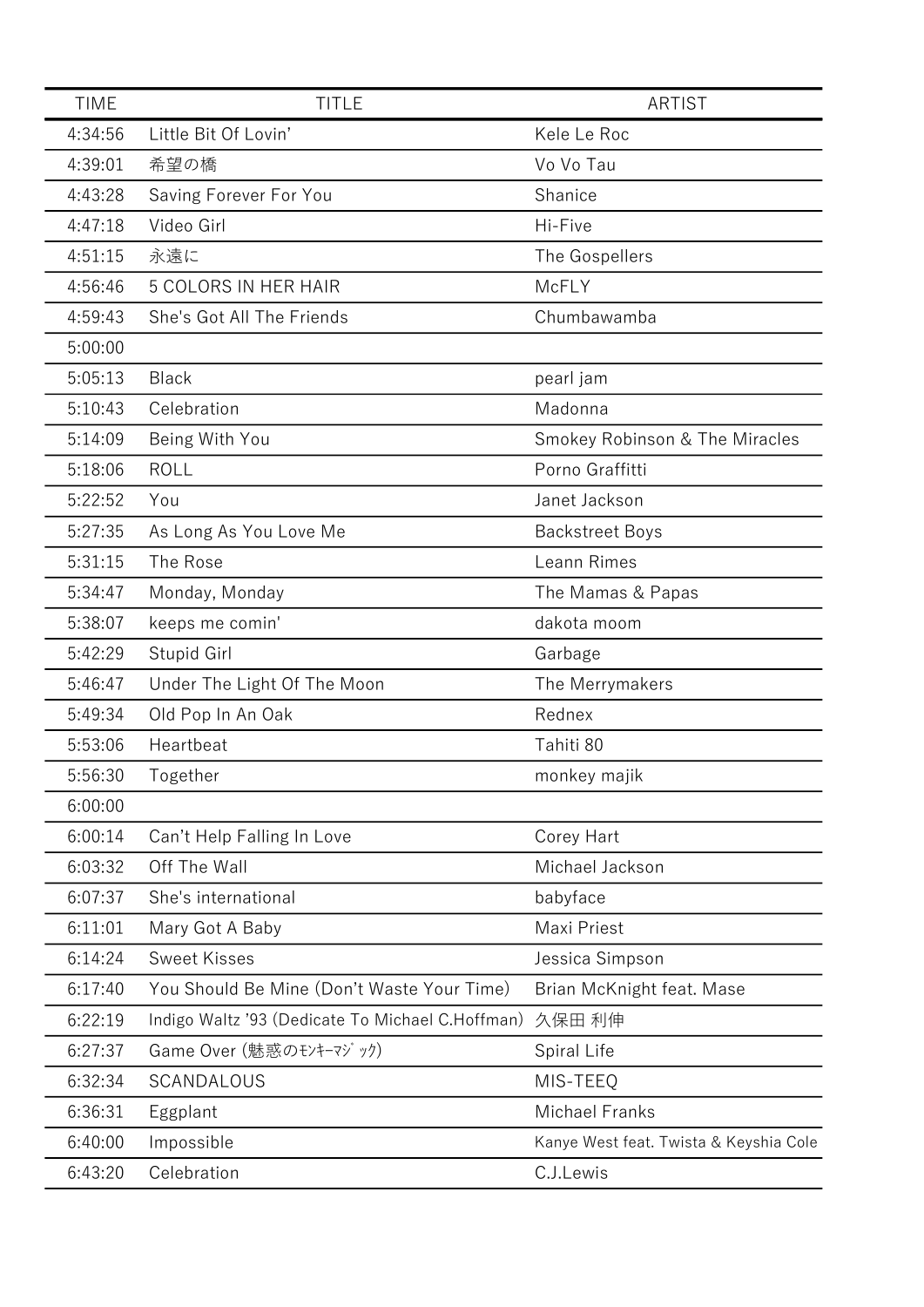| <b>TIME</b> | <b>TITLE</b>               | ARTIST                                                |
|-------------|----------------------------|-------------------------------------------------------|
| 6:46:49     | ロンリーガール                    | 加藤 ミリヤ                                                |
| 6:50:16     | Young Floks                | Peter Bjorn And John                                  |
| 6:54:53     | Yes-No                     | 小田 和正                                                 |
| 7:00:00     |                            |                                                       |
| 7:02:06     | baby be brave              | the Corrs                                             |
| 7:06:02     | ぼくはくま                      | 宇多田 D18tカル                                            |
| 7:08:46     | Walking On Air             | <b>Katy Perry</b>                                     |
| 7:12:26     | Verge                      | OWL CITY feat. ALOE BLACC                             |
| 7:16:06     | Jubilee gemischt von Dietz | くるり                                                   |
| 7:20:55     | A MILLION MILES AWAY       | <b>LENNY KRAVITZ</b>                                  |
| 7:25:43     | Oh Sheila                  | Ready For The World                                   |
| 7:29:42     | Night Fever                | The Bee Gees                                          |
| 7:33:31     | blooming                   | 安田レイ                                                  |
| 7:36:53     | Good Life                  | OneRepublic                                           |
| 7:41:24     | Prisoner                   | Mariah Carey                                          |
| 7:45:44     | Everybody                  | Worlds Apart                                          |
| 7:49:51     | 僕たちの未来                     | 家入け                                                   |
| 7:54:15     | Fly Away                   | Mylin                                                 |
| 8:00:00     |                            |                                                       |
| 8:02:05     | So Good Today              | Ben Westbeech                                         |
| 8:05:03     | LOVER, KNIGHT, MAN         | Soulhead                                              |
| 8:09:59     | I CONTROL THE SUN          | <b>LISA LOBE</b>                                      |
| 8:12:58     | THE A TEAM ~飛べない天使たち~      | <b>ED SHEERAN</b>                                     |
| 8:17:25     | ここにある光                     | 番匠谷 紗衣                                                |
| 8:22:18     | To Be With You             | Mr.Big                                                |
| 8:25:54     | <b>SUCK IT AND SEE</b>     | <b>ARCTIC MONKEYS</b>                                 |
| 8:29:39     | ONCE IN A LIFETIME         | <b>TALKING HEADS</b>                                  |
| 8:34:19     | LOOK ME IN THE EYES        | <b>BONNIE PINK</b>                                    |
| 8:38:47     | <b>CUPID</b>               | <b>DANIEL POWTER</b>                                  |
| 8:42:48     | <b>I HATE THIS PART</b>    | THE PUSSYCAT DOLLS                                    |
| 8:46:26     | Got To Keep Moving         | <b>Think Twice</b>                                    |
| 8:50:49     | 恋の彗星                       | ORIGINAL LOVE                                         |
| 8:55:13     | The Bad Touch              | <b>Bloodhounf Gang</b>                                |
| 9:00:00     |                            |                                                       |
| 9:04:35     | BERIMBAU/CONSOLACAO        | Sergio Mendes feat. Stevie Wonder & Gracinha Leporace |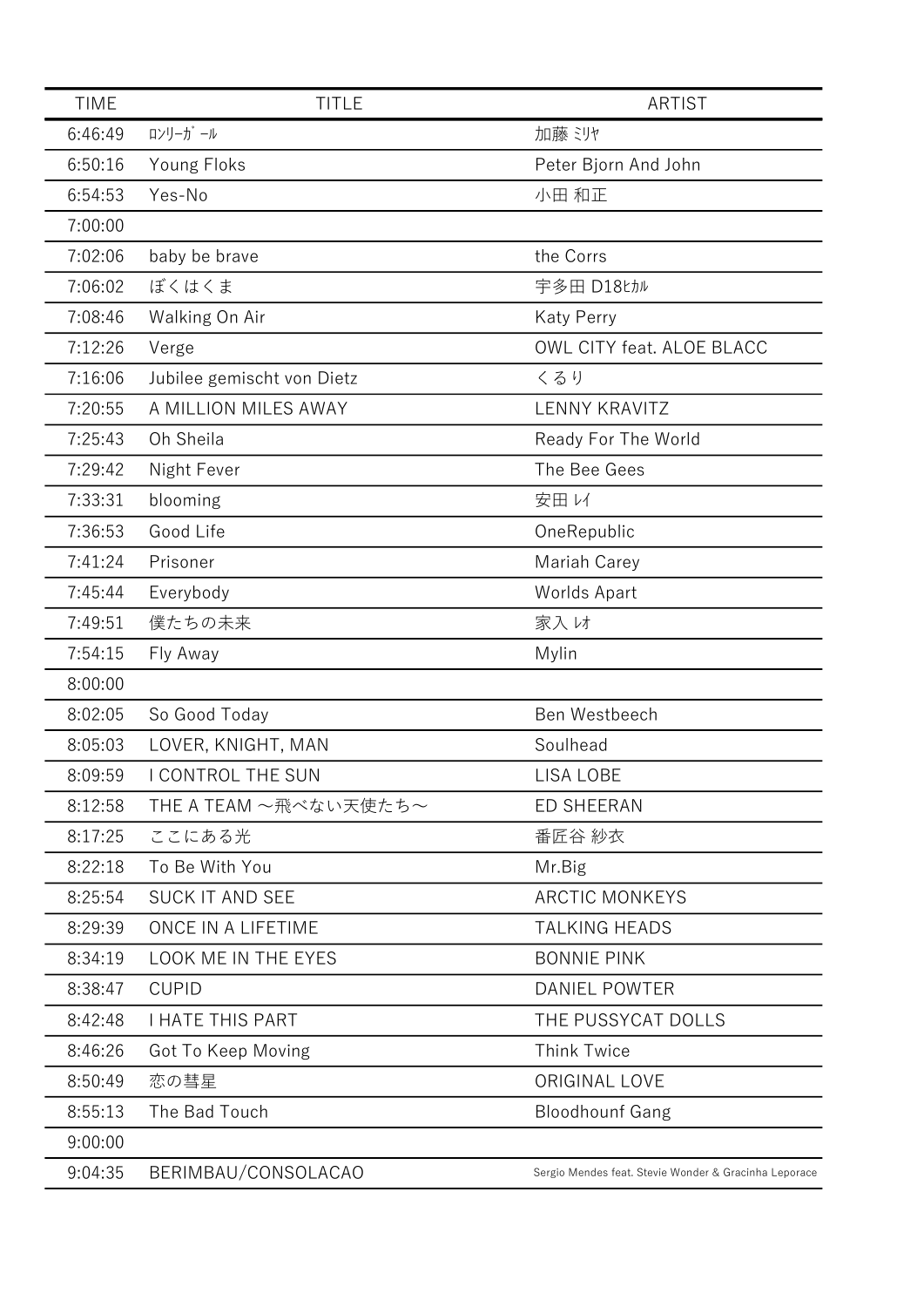| <b>TIME</b> | <b>TITLE</b>              | <b>ARTIST</b>                      |
|-------------|---------------------------|------------------------------------|
| 9:08:56     | 空の庭                       | orange pekoe                       |
| 9:14:24     | Heathens                  | twenty one pilots                  |
| 9:17:39     | <b>Every Morning</b>      | Sugar Ray                          |
| 9:21:18     | Mercy Me ~いつか光を抱けるように~    | wyolica                            |
| 9:25:36     | I'll Be Around            | <b>House Of Dreams</b>             |
| 9:29:16     | <b>Blue Jean</b>          | David Bowie                        |
| 9:32:25     | BUZZSTYLE (FIND MY WAY)   | <b>BELLEFIRE</b>                   |
| 9:36:34     | 風の歌                       | <b>GRAPEVINE</b>                   |
| 9:41:12     | <b>Still Breathing</b>    | Green Day                          |
| 9:45:17     | One More Chance           | Maxi Priest                        |
| 9:50:50     | ヒカレ                       | ゆず                                 |
| 9:55:23     | Every Night, Every Day    | Jakaranda                          |
| 12:00:00    |                           |                                    |
| 12:01:01    | Just Your Fool            | <b>CYNDI LAUPER</b>                |
| 12:04:36    | 勝利の笑みを君と                  | ウカスカジー                             |
| 12:10:37    | <b>Pink Cashmere</b>      | Prince                             |
| 12:17:08    | おくりびと                     | ΑI                                 |
| 12:20:45    | TWO IS BETTER THAN ONE    | Boys Like Girls feat. Taylor Swift |
| 12:24:57    | PEOPLE ARE THE PEOPLE     | DEPECHE MODE                       |
| 12:28:49    | We Are The Champions      | Queen                              |
| 12:32:02    | <b>GET MY WAY</b>         | 阿部 真央                              |
| 12:36:22    | Playground                | <b>XTC</b>                         |
| 12:40:55    | Valotte                   | Julian Lennon                      |
| 12:45:10    | Who's Been Sleeping       | Swing Out Sister                   |
| 12:49:56    | <b>CATCH THE RAINBOW</b>  | <b>MISIA</b>                       |
| 12:54:15    | Stepping out              | CLAZZIQUAI PROJECT                 |
| 13:00:00    |                           |                                    |
| 13:01:00    | Pon De Replay             | Rihanna                            |
| 13:04:33    | こんなに近くで                   | <b>CRYSTAL KAY</b>                 |
| 13:08:56    | <b>Desperatly Wanting</b> | <b>Better Than Ezra</b>            |
| 13:13:27    | Promises                  | Def Leppard                        |
| 13:17:23    | 夢待列車                      | 城 南海                               |
| 13:22:01    | Skyfall                   | Adele                              |
| 13:27:02    | DON'T BELIEVE A WORD      | THIRD EYE BLIND                    |
| 13:31:01    | Don't Be Cruel            | Cheap Trick                        |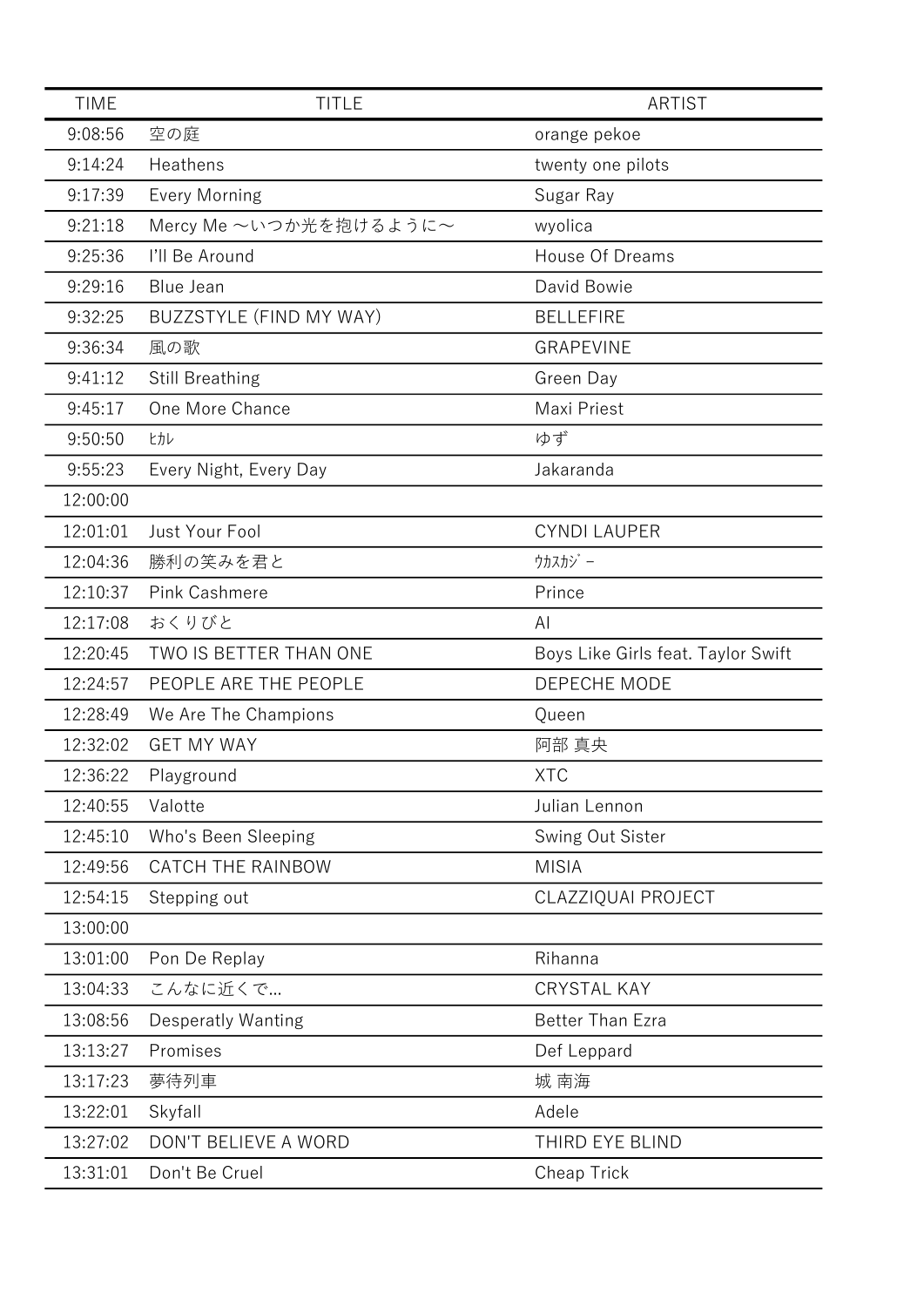| <b>TIME</b> | <b>TITLE</b>                             | <b>ARTIST</b>                              |
|-------------|------------------------------------------|--------------------------------------------|
| 13:34:30    | OVERDRIVE                                | SCANDAL                                    |
| 13:39:31    | <b>STILL LIFE</b>                        | <b>HORRORS</b>                             |
| 13:43:37    | Hot In Herre                             | <b>Nelly</b>                               |
| 13:47:27    | <b>GOOD TIMES</b>                        | ZHANE                                      |
| 13:51:48    | ラストナンバー                                  | Scoobie Do                                 |
| 13:55:33    | I Am                                     | Zebrahead                                  |
| 15:00:00    |                                          |                                            |
| 15:01:01    | Get Out                                  | Chvrches                                   |
| 15:04:51    | Mighty Long Fall                         | ONE OK ROCK                                |
| 15:09:13    | Daysleeper                               | R.E.M.                                     |
| 15:12:48    | Hanginaround                             | <b>Counting Crows</b>                      |
| 15:17:02    | Kiss Me Good-Bye                         | アンジェラ・アキ                                   |
| 15:22:13    | <b>GO RIGHT AHEAD</b>                    | THE HIVES                                  |
| 15:25:32    | <b>Ever Present Past</b>                 | Paul McCartney                             |
| 15:28:26    | All You Get From Love Is A Love Song     | Carpenters                                 |
| 15:32:15    | 太陽の下                                     | レミオロメン                                     |
| 15:37:21    | IT'S SO HARD TO SAY GOODBYE              | <b>BLACKSTREET</b>                         |
| 15:41:57    | That Don't Impress Me Much               | Shania Twain                               |
| 15:45:36    | <b>Beautiful One</b>                     | The Cardigans                              |
| 15:49:20    | <b>Waltz For Debby</b>                   | 土岐 麻子                                      |
| 15:53:15    | Pamela                                   | <b>TOTO</b>                                |
| 16:00:00    |                                          |                                            |
| 16:00:15    | AND THEN WE KISS                         | <b>Britney Spears</b>                      |
| 16:04:41    | Baby cruising Love                       | Perfume                                    |
| 16:09:39    | Mr. Money Man                            | CJ Lewis                                   |
| 16:13:25    | Lose My Breaath                          | Destiny's Child                            |
| 16:17:17    | Fee I It                                 | <b>PUSHIM</b>                              |
| 16:21:18    | Lights Out                               | RedFoo                                     |
| 16:24:39    | I Just Gotta Have You (Lover Turn Me On) | <b>KASHIF</b>                              |
| 16:33:01    | Silly Ho                                 | <b>TLC</b>                                 |
| 16:37:14    | Period                                   | <b>CHEMISTRY</b>                           |
| 16:41:03    | Nobody Loves Me Like You Do              | Whitney Houston duet with Jermaine Jackson |
| 16:44:47    | True Love                                | Elton John duet with Kiki Dee              |
| 16:48:26    | Blue                                     | The Indigo                                 |
| 16:51:21    | Satisfaction                             | Devo                                       |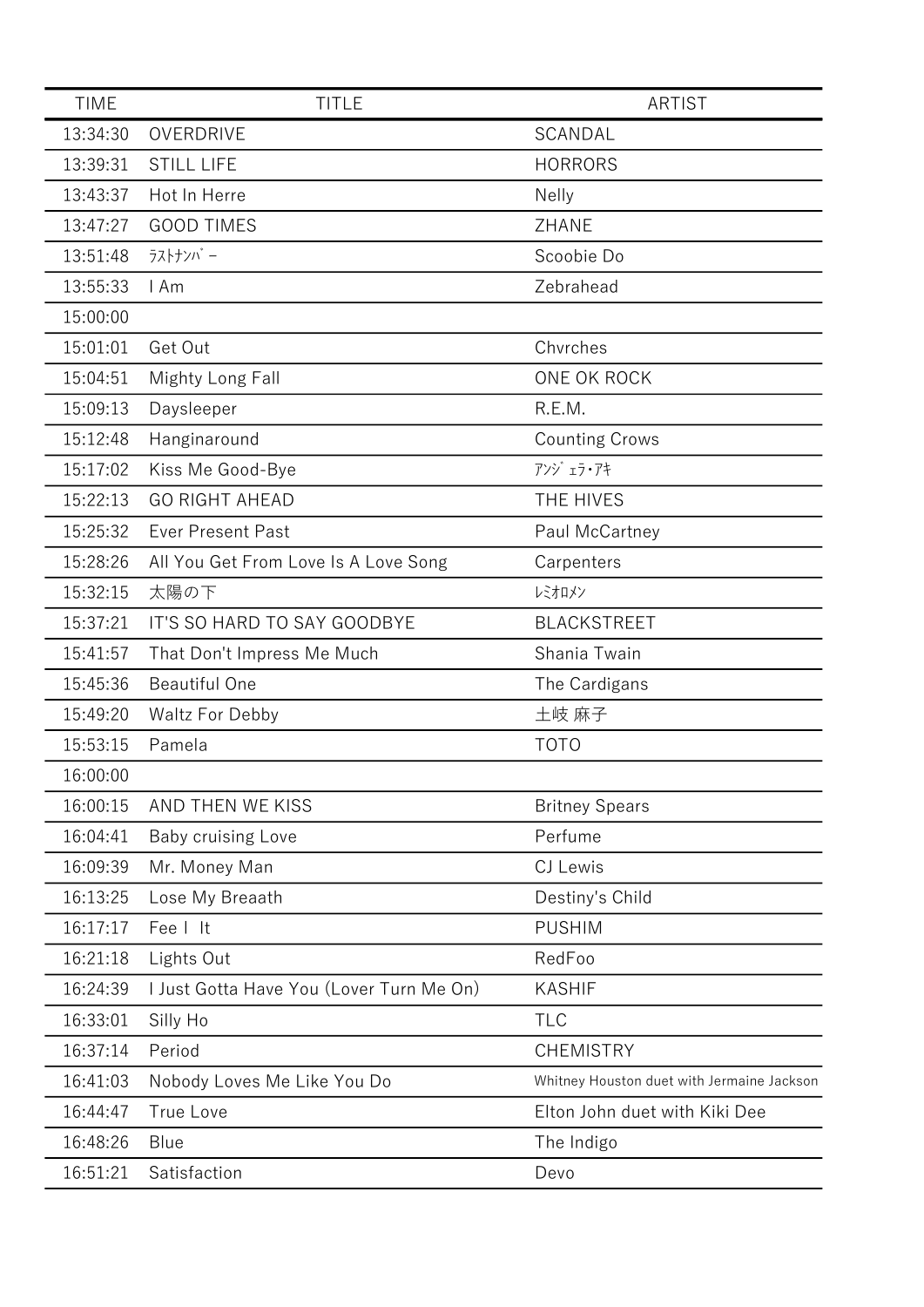| <b>TIME</b> | <b>TITLE</b>                 | <b>ARTIST</b>                   |
|-------------|------------------------------|---------------------------------|
| 16:54:00    | How Can U Be Down            | Babyface                        |
| 17:00:00    |                              |                                 |
| 17:00:15    | Life Is Cool                 | sweetbox                        |
| 17:03:01    | それがすべてさ                      | 福山 雅治                           |
| 17:08:25    | <b>Faded Pictures</b>        | Case Featuring Joe              |
| 17:12:13    | <b>Happy People</b>          | R. Kelly                        |
| 17:17:18    | Mint                         | 安室奈美恵                           |
| 17:21:05    | Kiss My (Uh Oh)              | Anne-Marie x Little Mix         |
| 17:24:07    | <b>TOMORROW'S GIRLS</b>      | <b>DONALD FAGEN</b>             |
| 17:31:11    | Make It On My Own            | Mylin                           |
| 17:35:42    | <b>LUCK</b>                  | Nulbarich                       |
| 17:40:24    | Tonight, I Celebrate My Love | Roberta Flack with Peabo Bryson |
| 17:43:52    | Unforgettable                | Natalie Cole                    |
| 17:47:28    | NO MORE CRY                  | $D-51$                          |
| 17:52:20    | Fresh                        | Gina G                          |
| 17:55:58    | Don't Talk To Strangers      | Rick Springfield                |
| 18:00:00    |                              |                                 |
| 18:00:15    | Babyface                     | U <sub>2</sub>                  |
| 18:04:13    | ワンダ フル・ワールド                  | ウルフルズ                           |
| 18:07:43    | <b>GRIP LIKE A VICE</b>      | The Go! Team                    |
| 18:11:42    | I Gotta Feeling              | The Black Eyed Peas             |
| 18:16:41    | <b>LOVE STORY</b>            | 加藤ジ州清水翔太                        |
| 18:21:53    | <b>Bad Habits</b>            | <b>Ed Sheeran</b>               |
| 18:25:51    | No More Drama                | Mary J. Blige                   |
| 18:31:11    | Virtual Insanity             | Jamiroquai                      |
| 18:34:56    | Time                         | 宇多田 ヒカル                         |
| 18:40:08    | To Make You Feel My Love     | <b>Billy Joel</b>               |
| 18:43:56    | Sukiyaki                     | A Taste Of Honey                |
| 18:47:45    | ワールト゛アパート                    | <b>ASIAN KUNG-FU GENERATION</b> |
| 18:52:12    | Why Don't You Get A Job?     | Offspring                       |
| 18:55:00    | Electric Barbarella          | Duran Duran                     |
| 19:00:00    |                              |                                 |
| 19:00:15    | Real World                   | Matctbox20                      |
| 19:04:03    | LOVE PHANTOM                 | B'z                             |
| 19:08:56    | Don't Forget About Us        | Mariah Carey                    |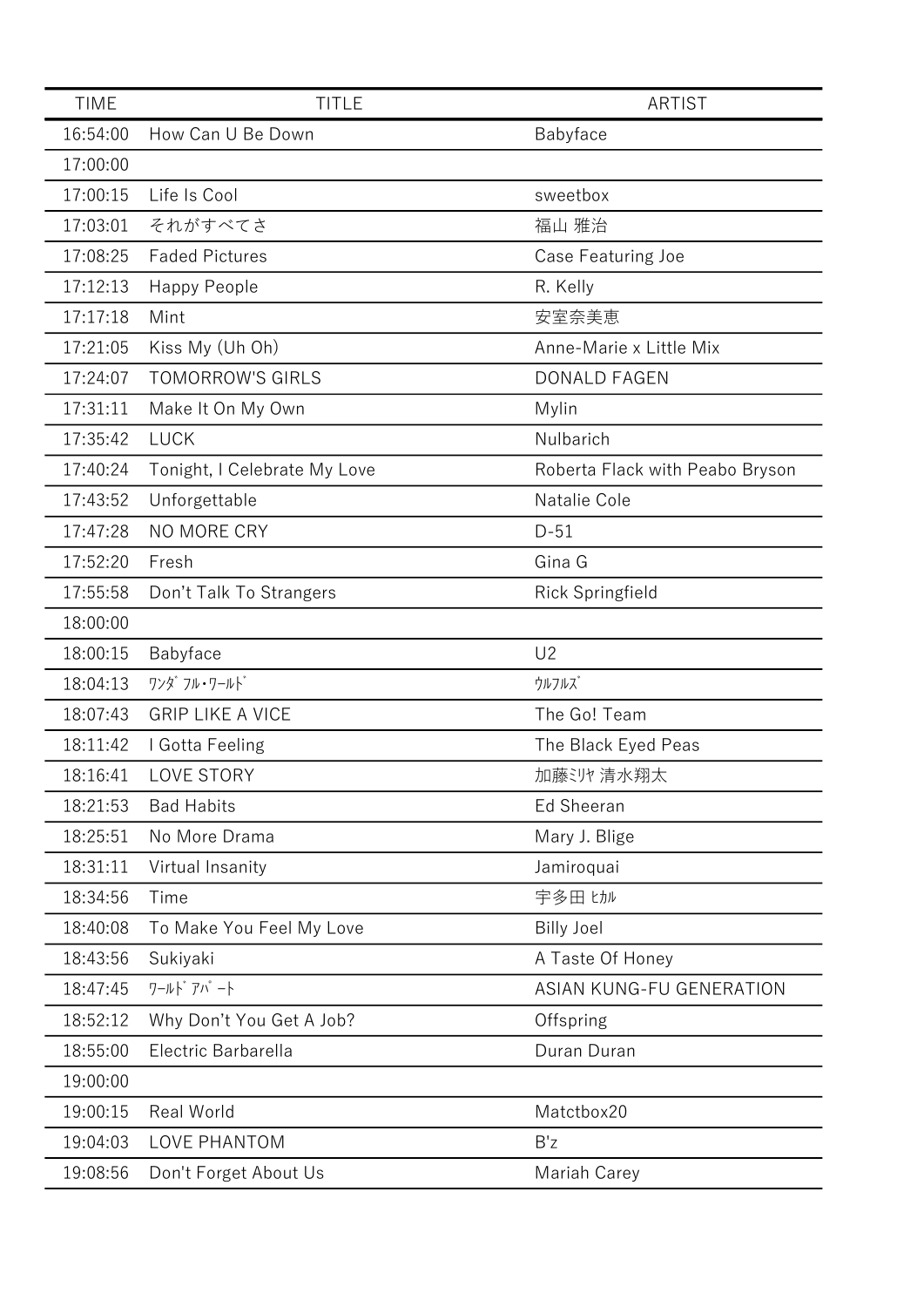| <b>TIME</b> | <b>TITLE</b>              | <b>ARTIST</b>                            |
|-------------|---------------------------|------------------------------------------|
| 19:12:50    | And TheBeat Goes On       | The Whispers                             |
| 19:16:22    | Hello                     | ナオト ・ インティライミ                            |
| 19:20:23    | Jesus He Knows Me         | Genesis                                  |
| 19:24:37    | The Power Of Love         | Celine Dion                              |
| 19:31:11    | Kickin' Back              | L.T.D.                                   |
| 19:37:17    | Private Surfer            | UA                                       |
| 19:43:16    | Push It                   | Garbage                                  |
| 19:47:17    | Big Me                    | Foo Fighters                             |
| 19:49:37    | 愛を止めないで                   | オフ・コース                                   |
| 19:53:27    | Prime Time TV             | <b>BASIA</b>                             |
| 20:00:00    |                           |                                          |
| 20:00:15    | Heat Of The Night         | Bryan Adams                              |
| 20:05:18    | My First Kiss             | Hi-STANDARD                              |
| 20:08:45    | Wait For You              | <b>Elliott Yamin</b>                     |
| 20:12:43    | <b>Missing You</b>        | Diana Ross                               |
| 20:16:57    | 恋のスーパーボール                 | aiko                                     |
| 20:21:21    | lose to win               | <b>DANIEL POWTER</b>                     |
| 20:25:51    | Love Hurts                | Boy George                               |
| 20:31:11    | Thriller                  | Michael Jackson                          |
| 20:37:07    | 恋とマシゾン                    | bird                                     |
| 20:41:34    | <b>History Repeating</b>  | Propellerheads feat. Miss Shirley Bassey |
| 20:45:31    | All Star                  | Smash Mouth                              |
| 20:48:56    | 青春の影                      | チューリップ                                   |
| 20:52:57    | <b>HEAT WAVE</b>          | <b>LINDA RONSTADT</b>                    |
| 20:55:39    | I Know What Boys Like     | The Waitresses                           |
| 21:00:00    |                           |                                          |
| 21:00:15    | (Taking The) Easy Way Out | The Trampolines                          |
| 21:03:29    | <b>Burn</b>               | The Yellow Monkey                        |
| 21:08:58    | Happy                     | Leona Lewis                              |
| 21:12:56    | <b>WE'RE ALL ALONE</b>    | RITA COOLIDGE                            |
| 21:16:42    | パ ラボ ラヴ ァ                 | スキマスイッチ                                  |
| 21:22:08    | On My Way                 | Tiesto feat. Bright Sparks               |
| 21:25:20    | Jungle Fever              | Stievie Wonder                           |
| 21:31:11    | Stan                      | Eminem feat. Dido                        |
| 21:37:53    | ありがとう                     | MCU feat. 宮沢 和史                          |